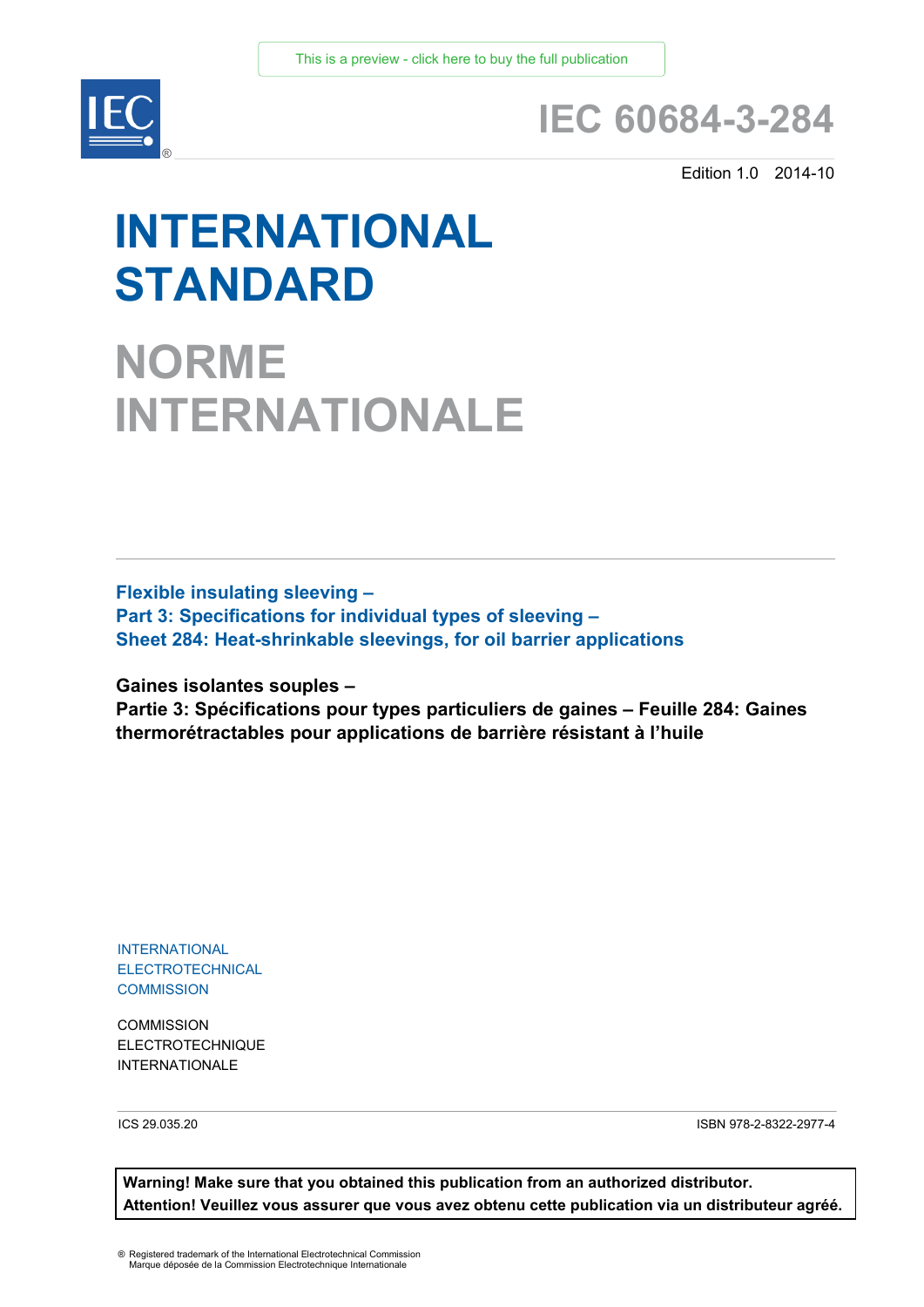$-2-$ 

IEC 60684-3-284:2014 © IEC 2014

# CONTENTS

| $\mathbf{1}$                                                             |  |  |  |
|--------------------------------------------------------------------------|--|--|--|
| $2^{\circ}$                                                              |  |  |  |
| 3                                                                        |  |  |  |
| $\overline{4}$                                                           |  |  |  |
| 5                                                                        |  |  |  |
| 6                                                                        |  |  |  |
| Annex A (informative) Guide to the typical sizes and wall thicknesses 11 |  |  |  |
|                                                                          |  |  |  |
|                                                                          |  |  |  |
|                                                                          |  |  |  |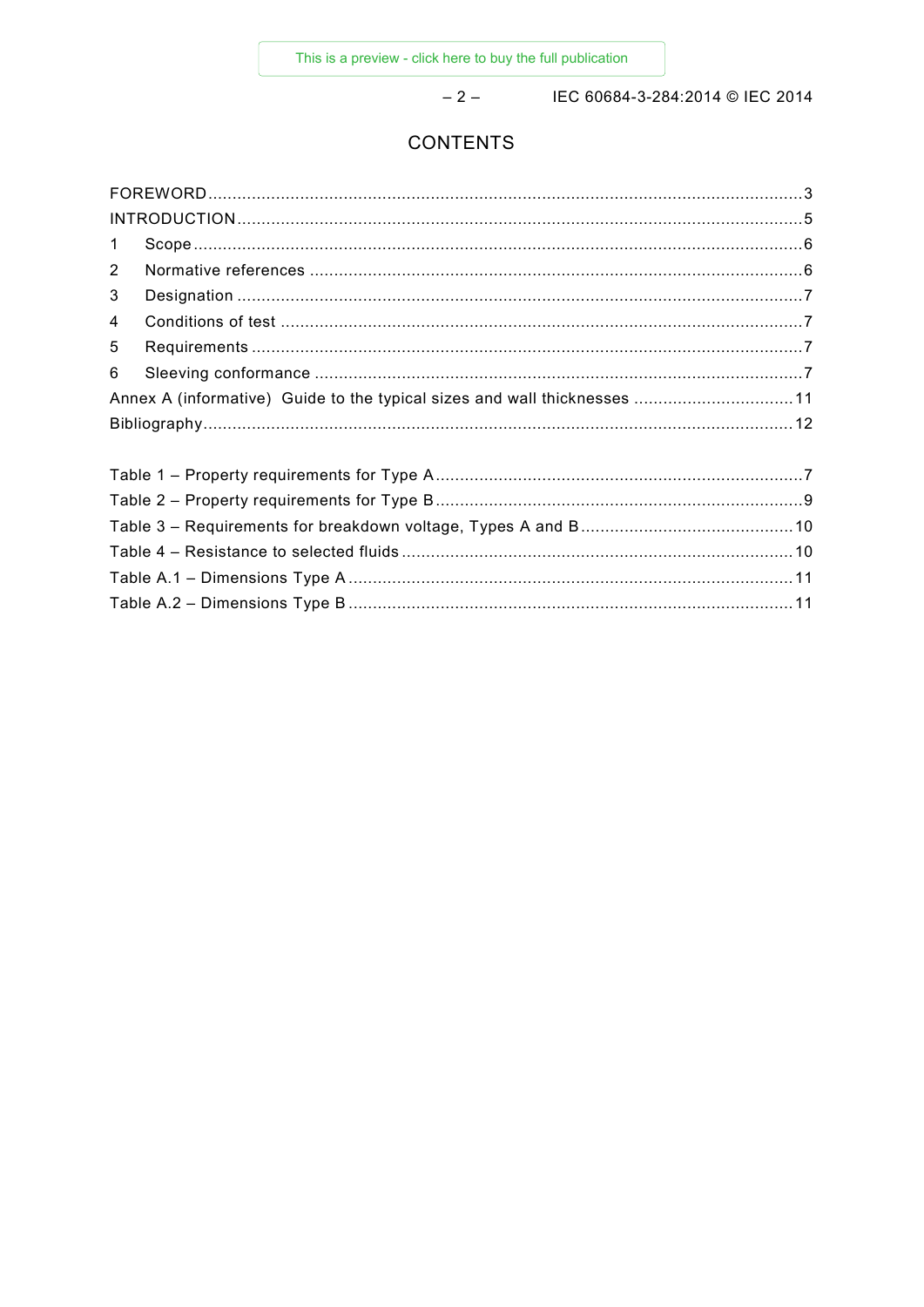IEC 60684-3-284:2014 © IEC 2014 – 3 –

# INTERNATIONAL ELECTROTECHNICAL COMMISSION

 $\overline{\phantom{a}}$ 

# **FLEXIBLE INSULATING SLEEVING –**

# **Part 3: Specifications for individual types of sleeving – Sheet 284: Heat-shrinkable sleevings, for oil barrier applications**

### FOREWORD

- <span id="page-2-0"></span>1) The International Electrotechnical Commission (IEC) is a worldwide organization for standardization comprising all national electrotechnical committees (IEC National Committees). The object of IEC is to promote international co-operation on all questions concerning standardization in the electrical and electronic fields. To this end and in addition to other activities, IEC publishes International Standards, Technical Specifications, Technical Reports, Publicly Available Specifications (PAS) and Guides (hereafter referred to as "IEC Publication(s)"). Their preparation is entrusted to technical committees; any IEC National Committee interested in the subject dealt with may participate in this preparatory work. International, governmental and nongovernmental organizations liaising with the IEC also participate in this preparation. IEC collaborates closely with the International Organization for Standardization (ISO) in accordance with conditions determined by agreement between the two organizations.
- 2) The formal decisions or agreements of IEC on technical matters express, as nearly as possible, an international consensus of opinion on the relevant subjects since each technical committee has representation from all interested IEC National Committees.
- 3) IEC Publications have the form of recommendations for international use and are accepted by IEC National Committees in that sense. While all reasonable efforts are made to ensure that the technical content of IEC Publications is accurate, IEC cannot be held responsible for the way in which they are used or for any misinterpretation by any end user.
- 4) In order to promote international uniformity, IEC National Committees undertake to apply IEC Publications transparently to the maximum extent possible in their national and regional publications. Any divergence between any IEC Publication and the corresponding national or regional publication shall be clearly indicated in the latter.
- 5) IEC itself does not provide any attestation of conformity. Independent certification bodies provide conformity assessment services and, in some areas, access to IEC marks of conformity. IEC is not responsible for any services carried out by independent certification bodies.
- 6) All users should ensure that they have the latest edition of this publication.
- 7) No liability shall attach to IEC or its directors, employees, servants or agents including individual experts and members of its technical committees and IEC National Committees for any personal injury, property damage or other damage of any nature whatsoever, whether direct or indirect, or for costs (including legal fees) and expenses arising out of the publication, use of, or reliance upon, this IEC Publication or any other IEC Publications.
- 8) Attention is drawn to the Normative references cited in this publication. Use of the referenced publications is indispensable for the correct application of this publication.
- 9) Attention is drawn to the possibility that some of the elements of this IEC Publication may be the subject of patent rights. IEC shall not be held responsible for identifying any or all such patent rights.

International Standard IEC 60684-3-284 has been prepared by IEC technical committee 15: Solid electrical insulating materials.

This bilingual version (2015-10) corresponds to the English version, published in 2014-10.

The text of this standard is based on the following documents:

| CDV        | Report on voting |
|------------|------------------|
| 15/693/CDV | 15/726A/RVC      |

Full information on the voting for the approval of this standard can be found in the report on voting indicated in the above table.

The French version of this standard has not been voted upon.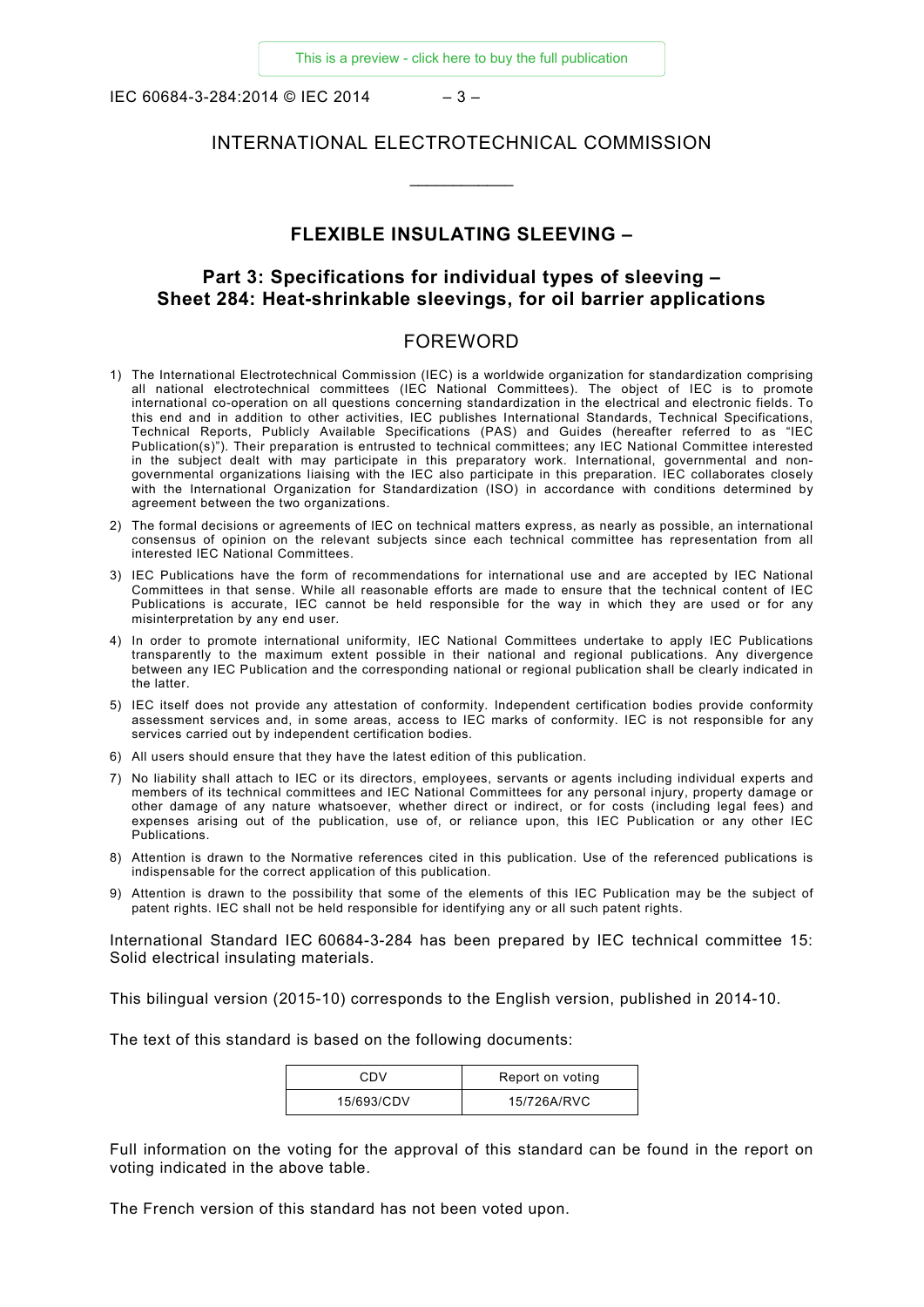– 4 – IEC 60684-3-284:2014 © IEC 2014

This publication has been drafted in accordance with the ISO/IEC Directives, Part 2.

A list of all parts in the IEC 60684 series, published under the general title *Flexible insulating sleeving,* can be found on the IEC website.

The committee has decided that the contents of this publication will remain unchanged until the stability date indicated on the IEC website under "http://webstore.iec.ch" in the data related to the specific publication. At this date, the publication will be

- reconfirmed,
- withdrawn,
- replaced by a revised edition, or
- amended.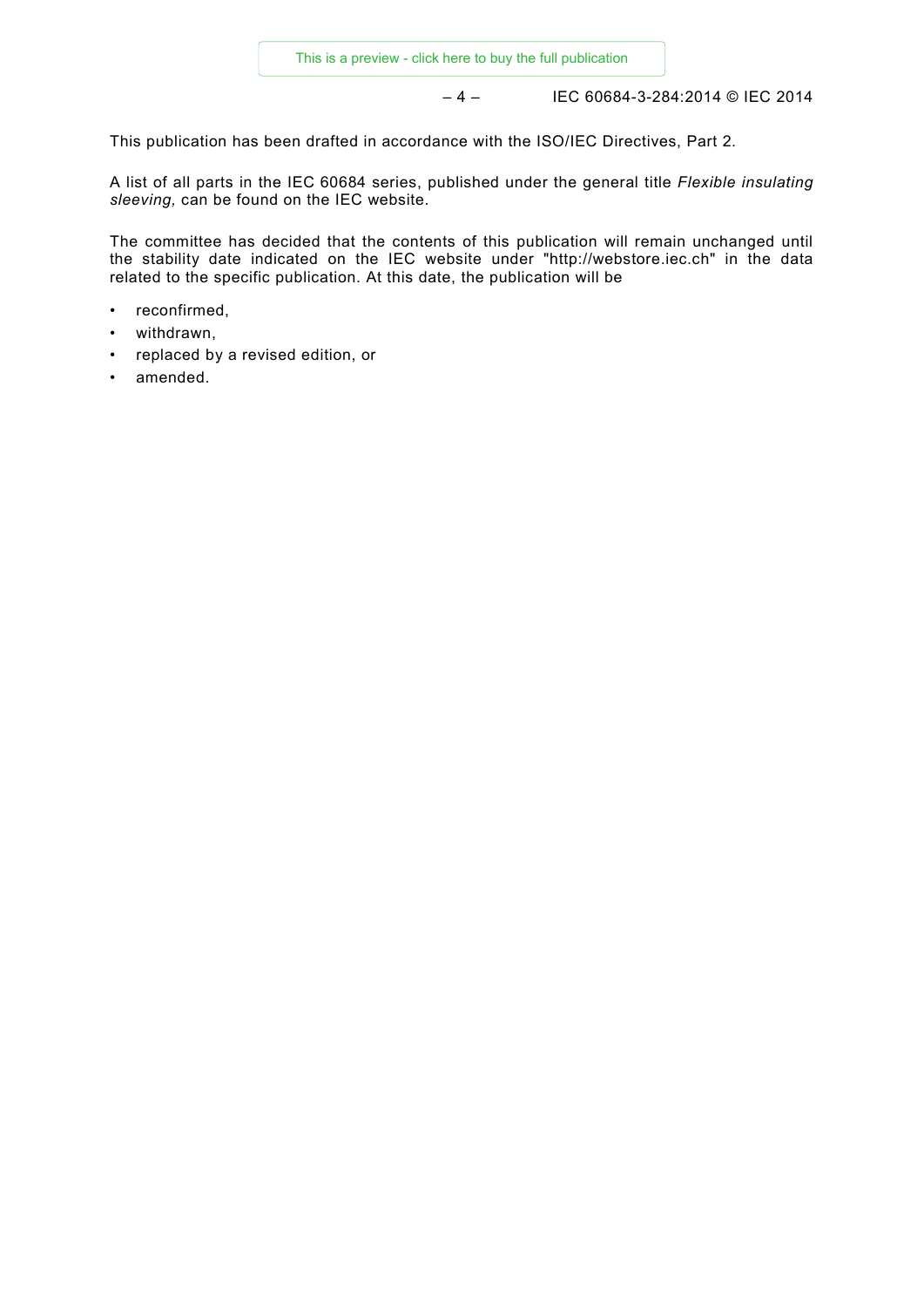<span id="page-4-0"></span>IEC 60684-3-284:2014 © IEC 2014 - 5 -

# INTRODUCTION

This International Standard is one of a series which deals with flexible insulating sleeving for electrical purposes.

The series consists of three parts:

Part 1: Definitions and general requirements (IEC 60684-1)

Part 2: Methods of test (IEC 60684-2)

Part 3: Specifications for individual types of sleeving (IEC 60684-3)

This standard gives one of the sheets comprising Part 3, as follows:

Sheet 284: Heat-shrinkable sleevings, for oil barrier applications.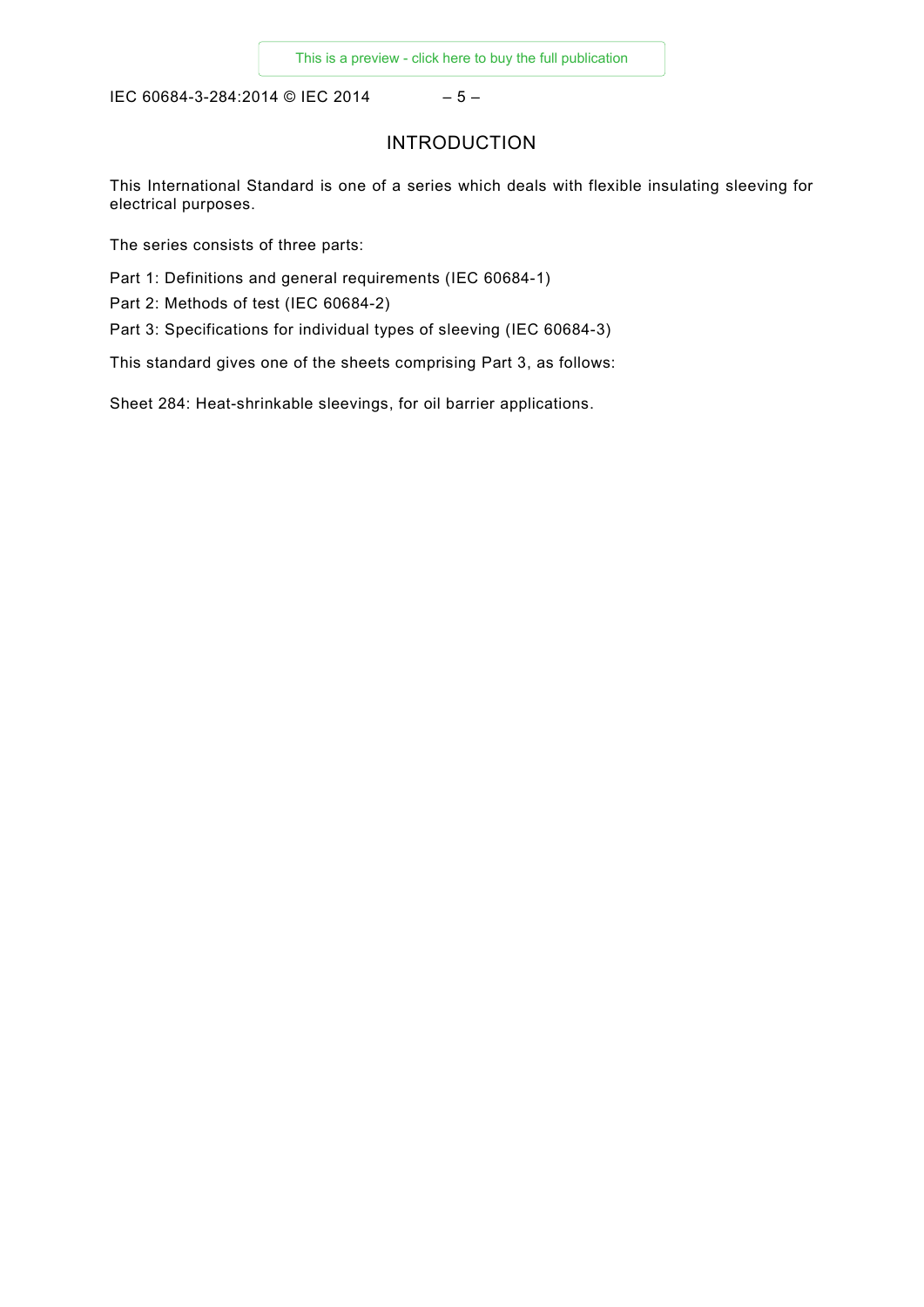– 6 – IEC 60684-3-284:2014 © IEC 2014

# **FLEXIBLE INSULATING SLEEVING –**

# **Part 3: Specifications for individual types of sleeving – Sheet 284: Heat-shrinkable sleevings, for oil barrier applications**

#### <span id="page-5-0"></span>**1 Scope**

This part of IEC 60684 gives the requirements for heat-shrinkable sleevings for oil barrier, medium voltage cable jointing and termination applications, with nominal shrink ratios of up to  $3:1.$ 

These sleevings have been found suitable for use up to temperatures of 80 °C.

Type A: polyolefin based.

Type B: fluoropolymer based, enhanced oil resistance.

These sleevings are normally supplied as translucent.

Since these types of sleevings cover a significantly large range of sizes and wall thicknesses, Annex A, Tables A.1 and A.2, in this document, provide a guide to the range of sizes available. The actual size will be agreed between the purchaser and supplier.

Materials which conform to this standard meet established levels of performance. However, the selection of a material by a user for a specific application should be based on the actual requirements necessary for adequate performance in that application and not based on this standard alone.

This sleeving is designed to be used in MV cable accessories and as such, electrical performance as defined as part of the assembly. Examples of this are described in HD 629 and IEC 60502 series.

# <span id="page-5-1"></span>**2 Normative references**

The following documents, in whole or in part, are normatively referenced in this document and are indispensable for its application. For dated references, only the edition cited applies. For undated references, the latest edition of the referenced document (including any amendments) applies.

IEC 60055-2, *Paper-insulated metal-sheathed cables for rated voltages up to 18/30 kV (with copper or aluminium conductors and excluding gas-pressure and oil-filled cables) – Part 2: General and construction requirements*

IEC 60296, *Fluids for electrotechnical applications – Unused mineral insulating oils for transformers and switchgear*

IEC 60684-1:2003, *Flexible insulating sleeving – Part 1: Definitions and general requirements*

IEC 60684-2:2011, *Flexible insulating sleeving – Part 2: Methods of test*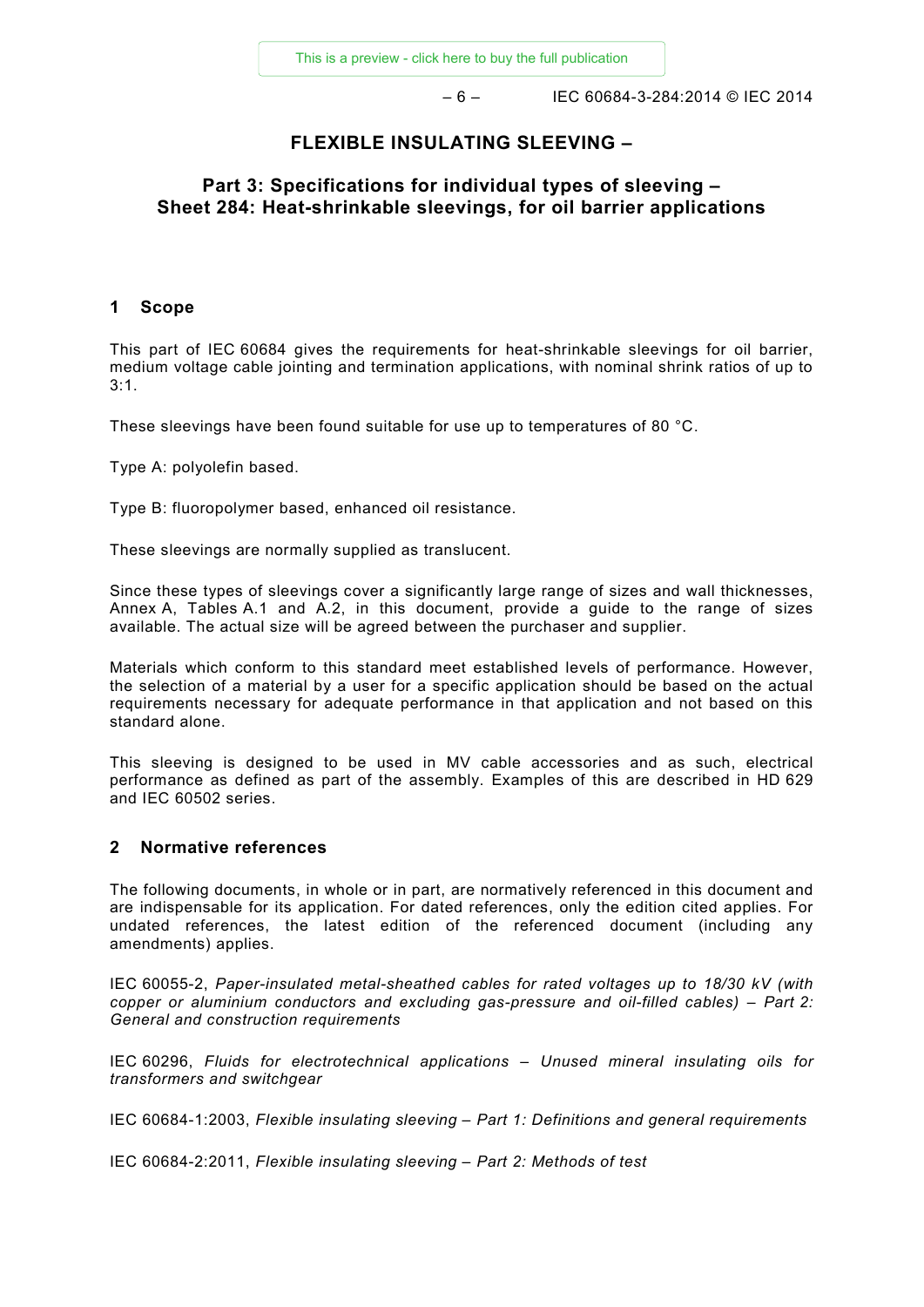$-14-$ 

IEC 60684-3-284:2014 © IEC 2014

# SOMMAIRE

| $\mathbf{1}$   |                                                                             |  |
|----------------|-----------------------------------------------------------------------------|--|
| $\mathbf{2}$   |                                                                             |  |
| 3              |                                                                             |  |
| $\overline{4}$ |                                                                             |  |
| 5 <sup>5</sup> |                                                                             |  |
| 6 <sup>1</sup> |                                                                             |  |
|                | Annexe A (informative) Guide des tailles et épaisseurs de paroi typiques 24 |  |
|                |                                                                             |  |
|                |                                                                             |  |
|                |                                                                             |  |

| Tableau 3 – Exigences relatives à la tension de claquage, Types A et B22 |  |
|--------------------------------------------------------------------------|--|
|                                                                          |  |
|                                                                          |  |
|                                                                          |  |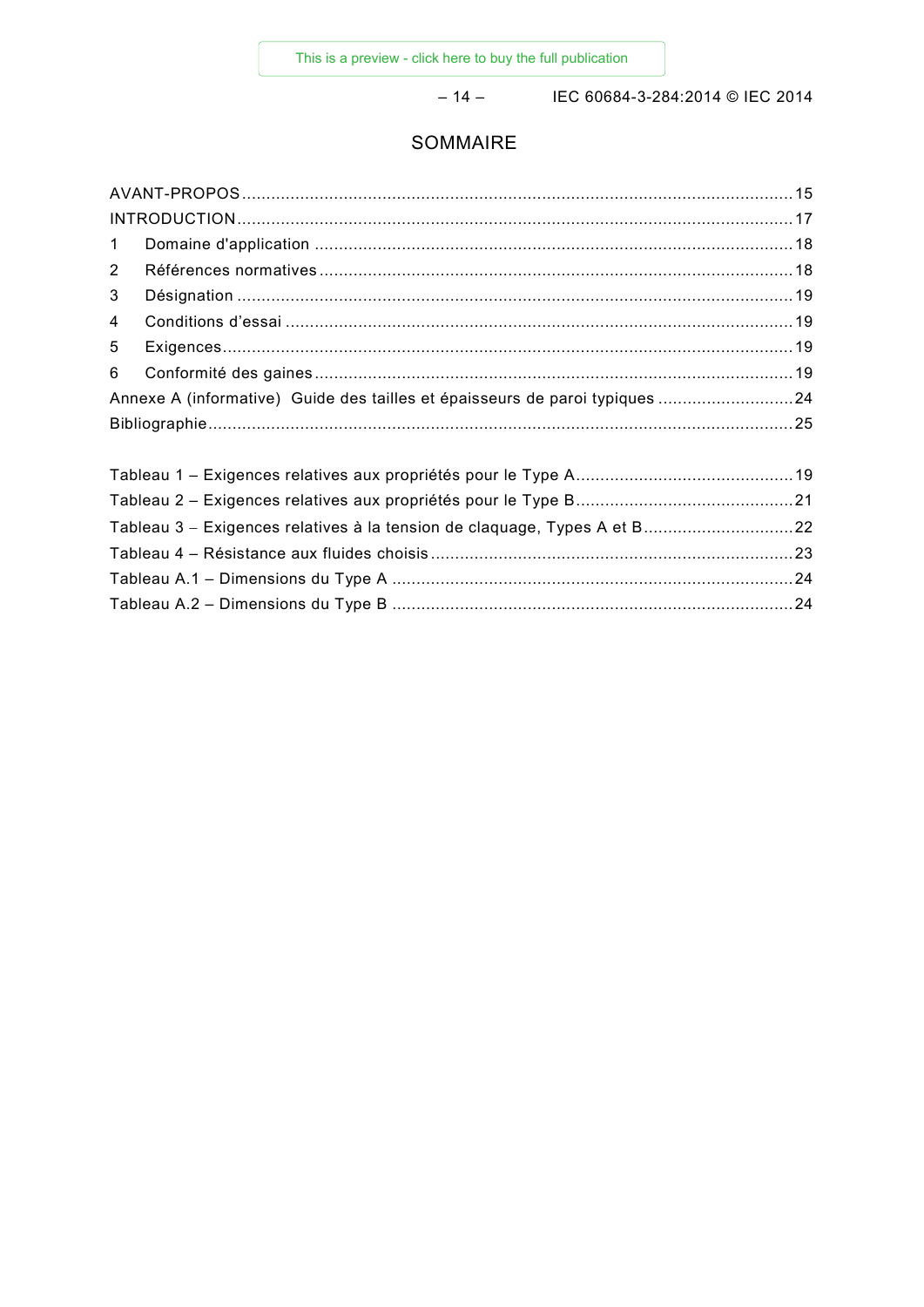IEC 60684-3-284:2014 © IEC 2014 – 15 –

# COMMISSION ÉLECTROTECHNIQUE INTERNATIONALE

\_\_\_\_\_\_\_\_\_\_\_\_

# **GAINES ISOLANTES SOUPLES –**

# **Partie 3: Spécifications pour types particuliers de gaines – Feuille 284: Gaines thermorétractables pour applications de barrière résistant à l'huile**

# AVANT-PROPOS

- <span id="page-7-0"></span>1) La Commission Electrotechnique Internationale (IEC) est une organisation mondiale de normalisation composée de l'ensemble des comités électrotechniques nationaux (Comités nationaux de l'IEC). L'IEC a pour objet de favoriser la coopération internationale pour toutes les questions de normalisation dans les domaines de l'électricité et de l'électronique. A cet effet, l'IEC – entre autres activités – publie des Normes internationales, des Spécifications techniques, des Rapports techniques, des Spécifications accessibles au public (PAS) et des Guides (ci-après dénommés "Publication(s) de l'IEC"). Leur élaboration est confiée à des comités d'études, aux travaux desquels tout Comité national intéressé par le sujet traité peut participer. Les organisations internationales, gouvernementales et non gouvernementales, en liaison avec l'IEC, participent également aux travaux. L'IEC collabore étroitement avec l'Organisation Internationale de Normalisation (ISO), selon des conditions fixées par accord entre les deux organisations.
- 2) Les décisions ou accords officiels de l'IEC concernant les questions techniques représentent, dans la mesure du possible, un accord international sur les sujets étudiés, étant donné que les Comités nationaux de l'IEC intéressés sont représentés dans chaque comité d'études.
- 3) Les Publications de l'IEC se présentent sous la forme de recommandations internationales et sont agréées comme telles par les Comités nationaux de l'IEC. Tous les efforts raisonnables sont entrepris afin que l'IEC s'assure de l'exactitude du contenu technique de ses publications; l'IEC ne peut pas être tenue responsable de l'éventuelle mauvaise utilisation ou interprétation qui en est faite par un quelconque utilisateur final.
- 4) Dans le but d'encourager l'uniformité internationale, les Comités nationaux de l'IEC s'engagent, dans toute la mesure possible, à appliquer de façon transparente les Publications de l'IEC dans leurs publications nationales et régionales. Toutes divergences entre toutes Publications de l'IEC et toutes publications nationales ou régionales correspondantes doivent être indiquées en termes clairs dans ces dernières.
- 5) L'IEC elle-même ne fournit aucune attestation de conformité. Des organismes de certification indépendants fournissent des services d'évaluation de conformité et, dans certains secteurs, accèdent aux marques de conformité de l'IEC. L'IEC n'est responsable d'aucun des services effectués par les organismes de certification indépendants.
- 6) Tous les utilisateurs doivent s'assurer qu'ils sont en possession de la dernière édition de cette publication.
- 7) Aucune responsabilité ne doit être imputée à l'IEC, à ses administrateurs, employés, auxiliaires ou mandataires, y compris ses experts particuliers et les membres de ses comités d'études et des Comités nationaux de l'IEC, pour tout préjudice causé en cas de dommages corporels et matériels, ou de tout autre dommage de quelque nature que ce soit, directe ou indirecte, ou pour supporter les coûts (y compris les frais de justice) et les dépenses découlant de la publication ou de l'utilisation de cette Publication de l'IEC ou de toute autre Publication de l'IEC, ou au crédit qui lui est accordé.
- 8) L'attention est attirée sur les références normatives citées dans cette publication. L'utilisation de publications référencées est obligatoire pour une application correcte de la présente publication.
- 9) L'attention est attirée sur le fait que certains des éléments de la présente Publication de l'IEC peuvent faire l'objet de droits de brevet. L'IEC ne saurait être tenue pour responsable de ne pas avoir identifié de tels droits de brevets et de ne pas avoir signalé leur existence.

La Norme internationale IEC 60684-3-284 a été établie par le comité d'études 15 de l'IEC: Matériaux isolants électriques solides.

La présente version bilingue (2015-10) correspond à la version anglaise monolingue publiée en 2014-10.

Le texte anglais de cette norme est issu des documents 15/693/CDV et 15/726A/RVC.

Le rapport de vote 15/726A/RVC donne toute information sur le vote ayant abouti à l'approbation de cette norme.

La version française de cette norme n'a pas été soumise au vote.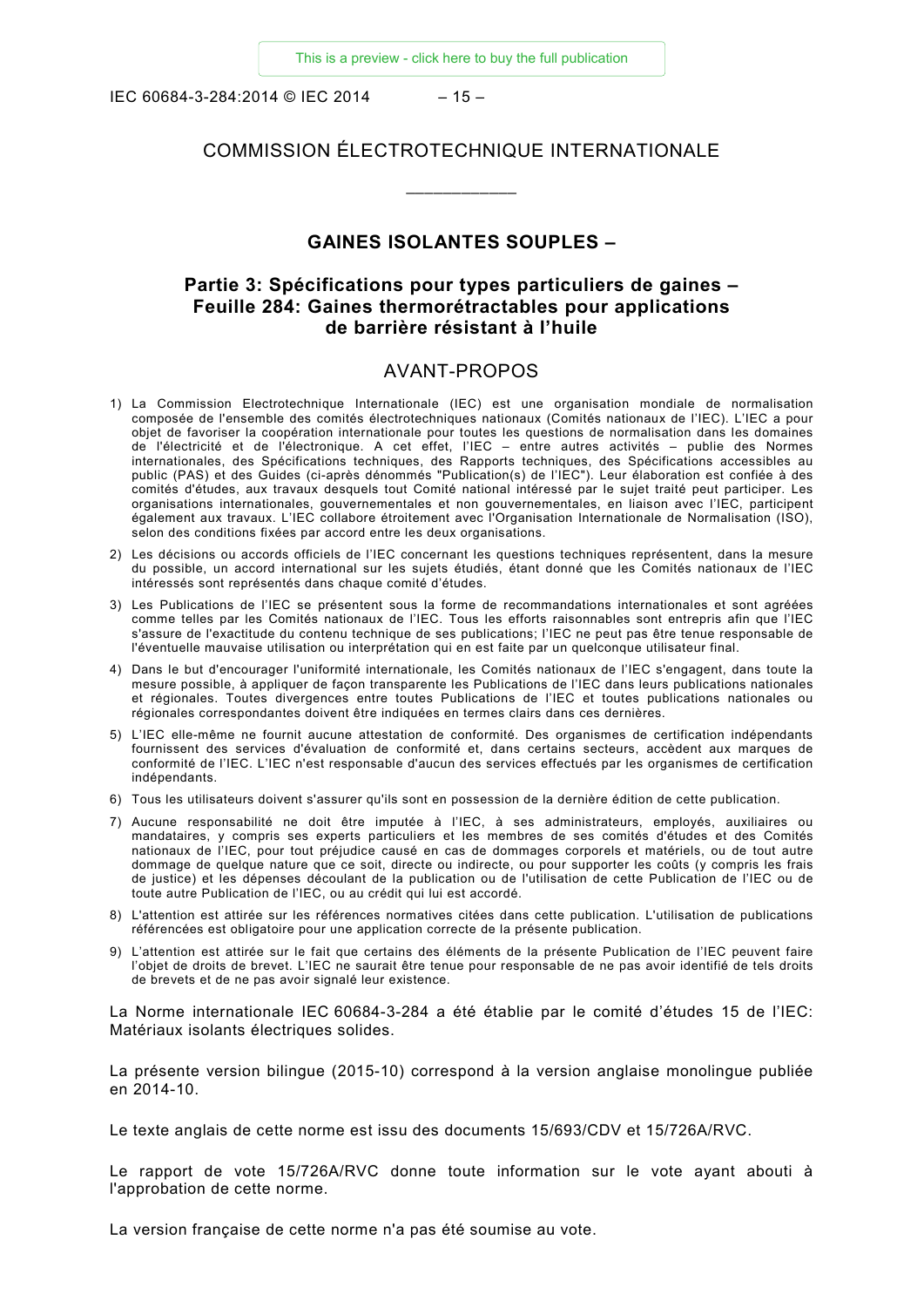– 16 – IEC 60684-3-284:2014 © IEC 2014

La présente publication a été rédigée conformément aux Directives ISO/IEC, Partie 2.

Une liste de toutes les parties de la série IEC 60684, publiées sous le titre général *Gaines isolantes souples,* est disponible sur le site web de l'IEC.

Le comité a décidé que le contenu de cette publication ne sera pas modifié avant la date de stabilité indiquée sur le site web de l'IEC sous "http://webstore.iec.ch" dans les données relatives à la publication recherchée. A cette date, la publication sera

- reconduite,
- supprimée,
- remplacée par une édition révisée, ou
- amendée.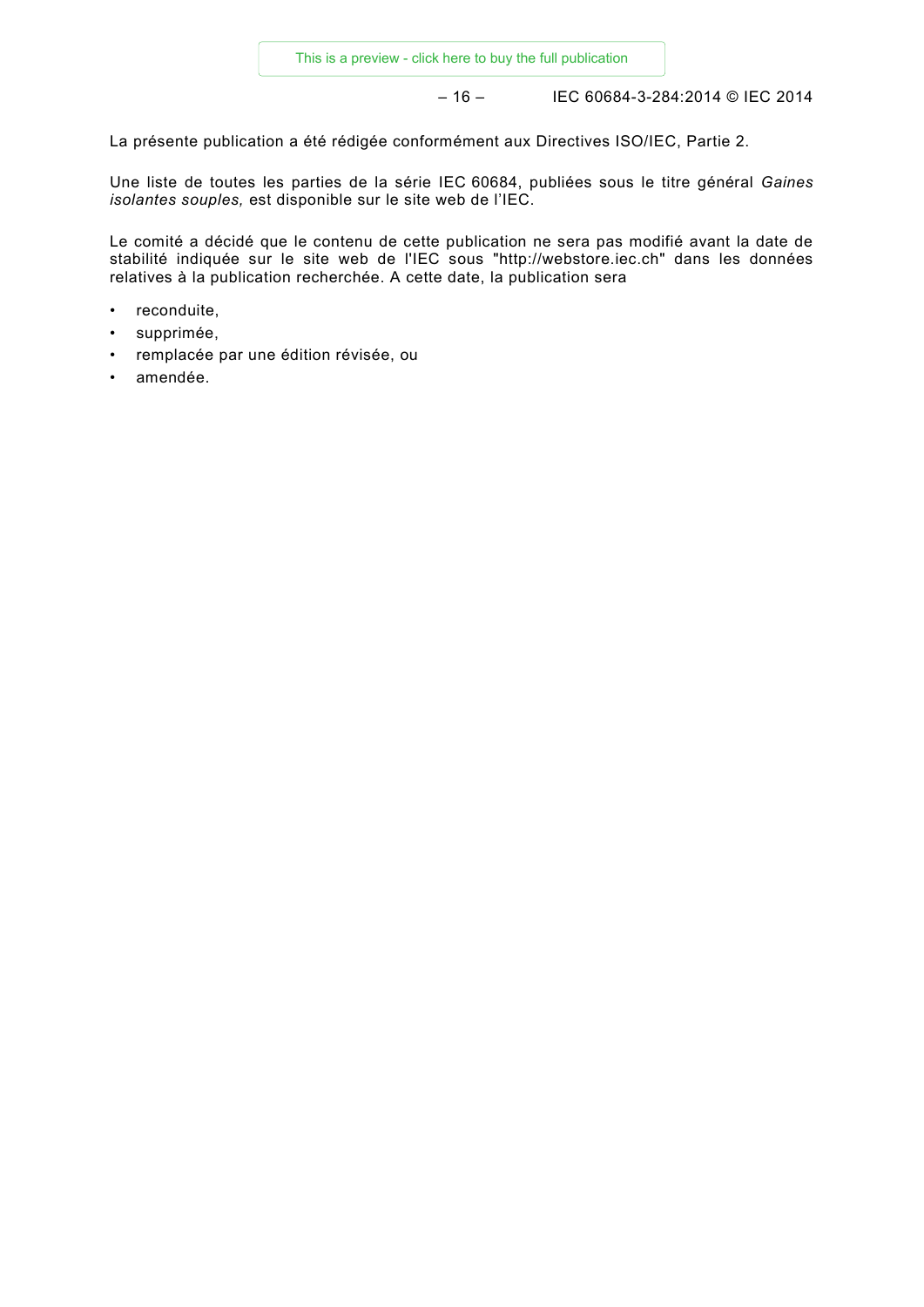<span id="page-9-0"></span>IEC 60684-3-284:2014 © IEC 2014 - 17 -

# INTRODUCTION

La présente Norme internationale fait partie d'une série qui traite des gaines isolantes souples à usages électriques.

Cette série est constituée de trois parties:

Partie 1: Définitions et exigences générales (IEC 60684-1)

Partie 2: Méthodes d'essai (IEC 60684-2)

Partie 3: Spécifications pour types particuliers de gaines (IEC 60684-3)

Cette norme correspond à une des feuilles de la Partie 3, comme suit:

Feuille 284: Gaines thermorétractables pour applications de barrière résistant à l'huile.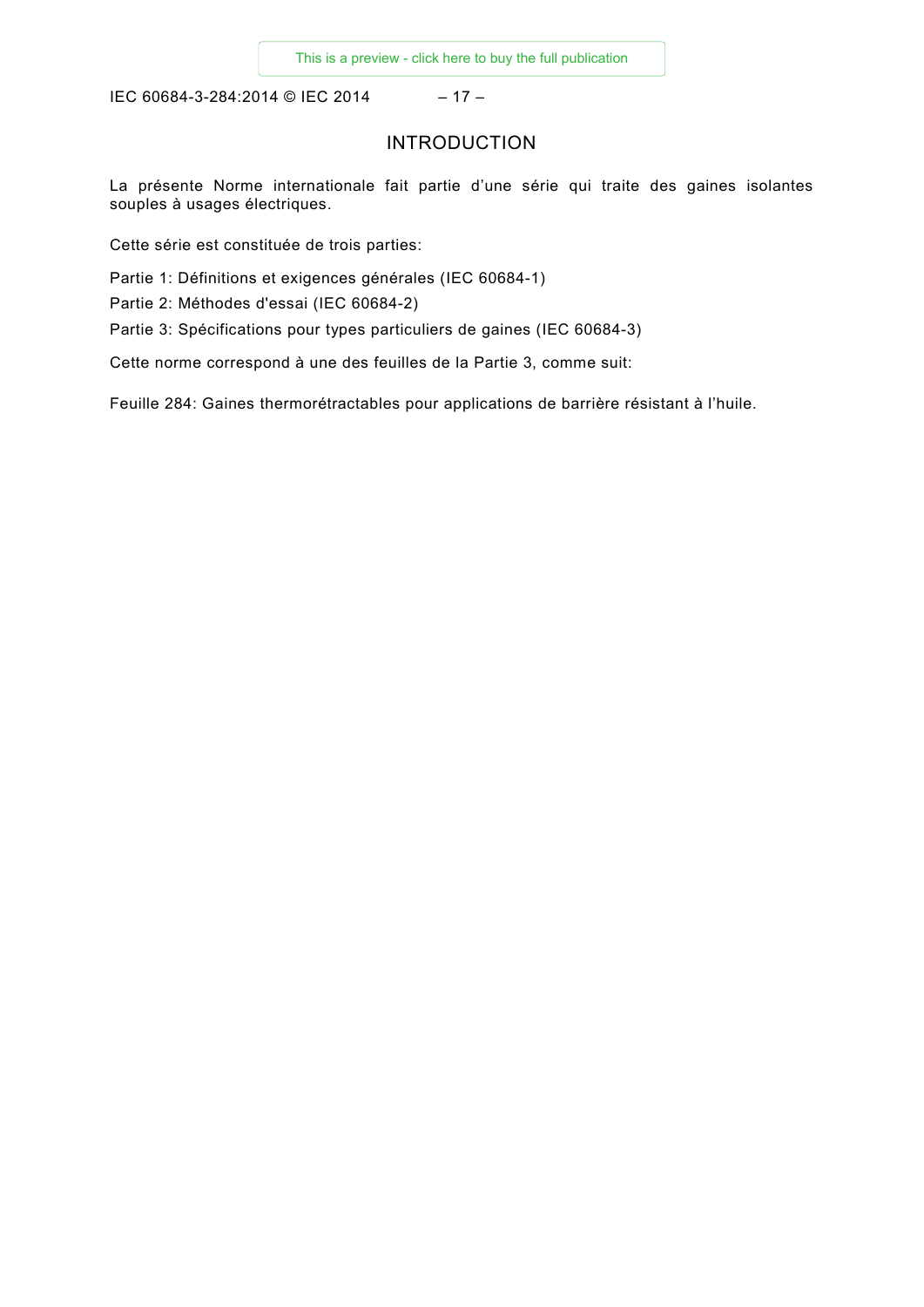$-18 -$  IEC 60684-3-284:2014 © IEC 2014

# **GAINES ISOLANTES SOUPLES –**

# **Partie 3: Spécifications pour types particuliers de gaines – Feuille 284: Gaines thermorétractables pour applications de barrière résistant à l'huile**

# <span id="page-10-0"></span>**1 Domaine d'application**

La présente partie de l'IEC 60684 fournit les exigences relatives aux gaines thermorétractables pour applications de jonction et de terminaison de câble moyenne tension avec barrière résistant à l'huile, possédant des rapports de rétr-eint nominaux jusqu'à 3:1.

Ces gaines se sont révélées être adaptées à une utilisation à des températures allant jusqu'à 80 °C

Type A; à base de polyoléfine.

Type B; à base de fluoropolymère, résistance améliorée à l'huile.

Ces gaines sont normalement fournies en matériau translucide.

Comme ces types de gaines couvrent une gamme très large de dimensions et d'épaisseurs de paroi, l'Annexe A, les Tableaux A.1 et A.2, du présent document fournissent des lignes directrices sur la gamme des dimensions disponibles. La dimension réelle fera l'objet d'un accord entre l'acheteur et le fournisseur.

Les matériaux conformes à la présente norme satisfont à des niveaux de performance établis. Cependant, il convient que le choix d'un matériau par un utilisateur pour une application particulière soit fondé sur les exigences réelles nécessaires pour obtenir les performances satisfaisantes pour cette application, et qu'il ne soit pas fondé uniquement sur la présente norme.

Ces gaines sont conçues pour être utilisées dans des accessoires de câbles moyenne tension et, en conséquence, les performances électriques sont définies dans le cadre de l'assemblage concerné. De tels exemples sont décrits dans le HD 629 et l'IEC 60502.

# <span id="page-10-1"></span>**2 Références normatives**

Les documents suivants sont cités en référence de manière normative, en intégralité ou en partie, dans le présent document et sont indispensables pour son application. Pour les références datées, seule l'édition citée s'applique. Pour les références non datées, la dernière édition du document de référence s'applique (y compris les éventuels amendements).

IEC 60055-2, *Câbles isolés au papier imprégné sous gaine métallique pour des tensions assignées inférieures ou égales à 18/30 kV (avec âmes conductrices en cuivre ou aluminium et à l'exclusion des câbles à pression de gaz et à huile fluide) – Partie 2: Généralités et exigence de construction*

IEC 60296, *Fluides pour applications électrotechniques – Huiles minérales isolantes neuves pour transformateurs et appareillages de connexion*

IEC 60684-1:2003, *Gaines isolantes souples – Partie 1: Définitions et exigences générales*